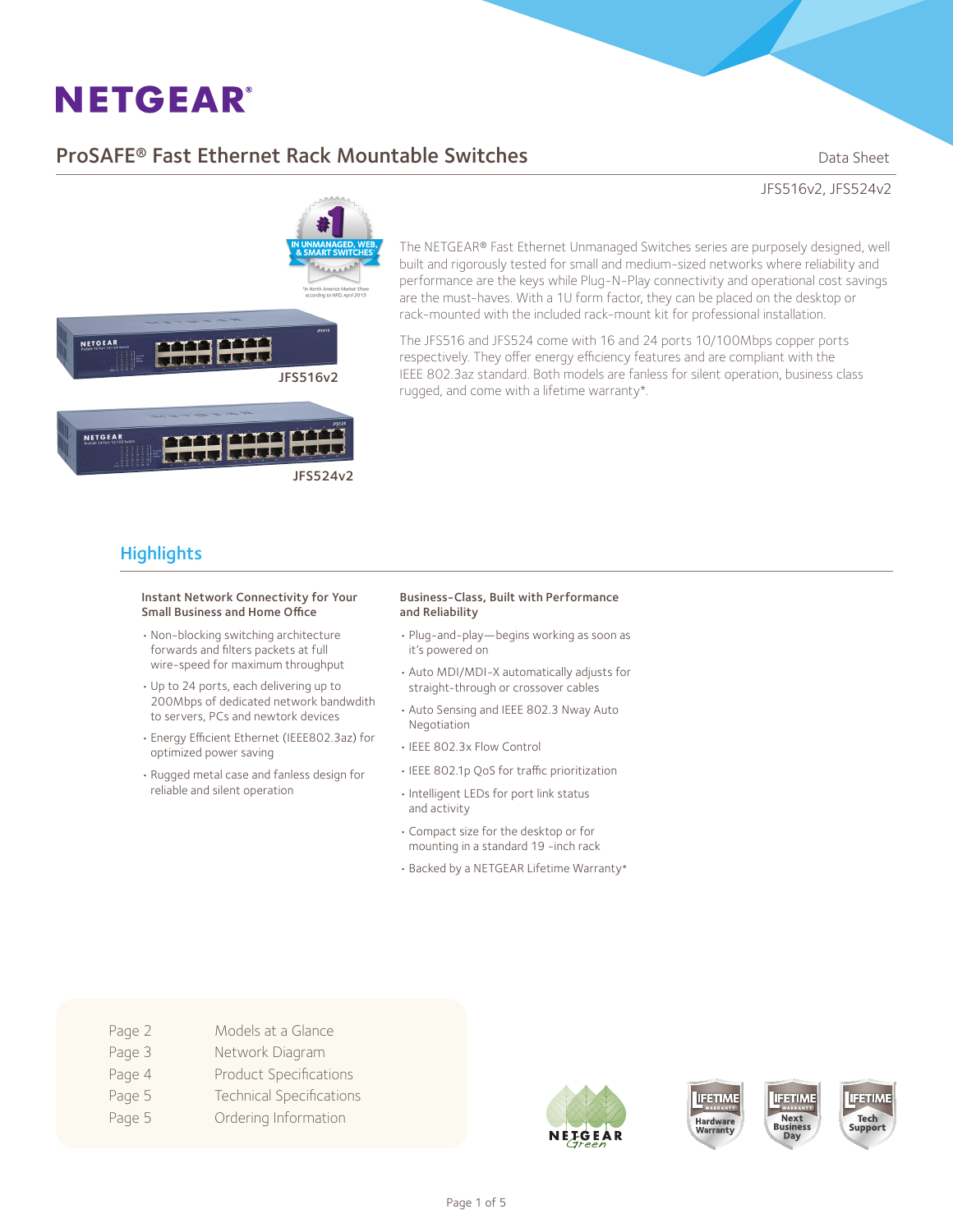## ProSAFE<sup>®</sup> Fast Ethernet Rack Mountable Switches **Data Sheet** Data Sheet

JFS516v2, JFS524v2

### Hardware at a Glance

|            |             | <b>FRONT</b>            | <b>REAR</b>              |              |
|------------|-------------|-------------------------|--------------------------|--------------|
| Model Name | Form-Factor | 10/100Base-T RJ45 Ports | <b>LED</b>               | Power Supply |
| JFS516v2   | Rackmount   | 16                      | Speed, Link and Activity | Internal     |
| JFS524v2   | Rackmount   | 24                      | Speed, Link and Activity | Internal     |



JFS516v2 is a 16-port 10/100Base-T Fast Ethernet Switch • Fanless • Rack-mountable

## $\overline{\bullet}$ NETGEAR HHH ינדני<br>געג

JFS524v2 is a 24-port 10/100base-T Fast Ethernet Switch • Fanless • Rack-mountable

## Performance at a Glance

| Model Name | Packet buffer | MAC address table | <b>Switching Fabric</b> | Jumbo Frames | <b>IEEE 802.1p</b> |
|------------|---------------|-------------------|-------------------------|--------------|--------------------|
| JFS516v2   | 2Mb           | 8K                | 3.2Gbps                 | 2KB          | Yes                |
| JFS524v2   | 2Mb           | 8K                | 4.8Gbps                 | 2KB          | Yes                |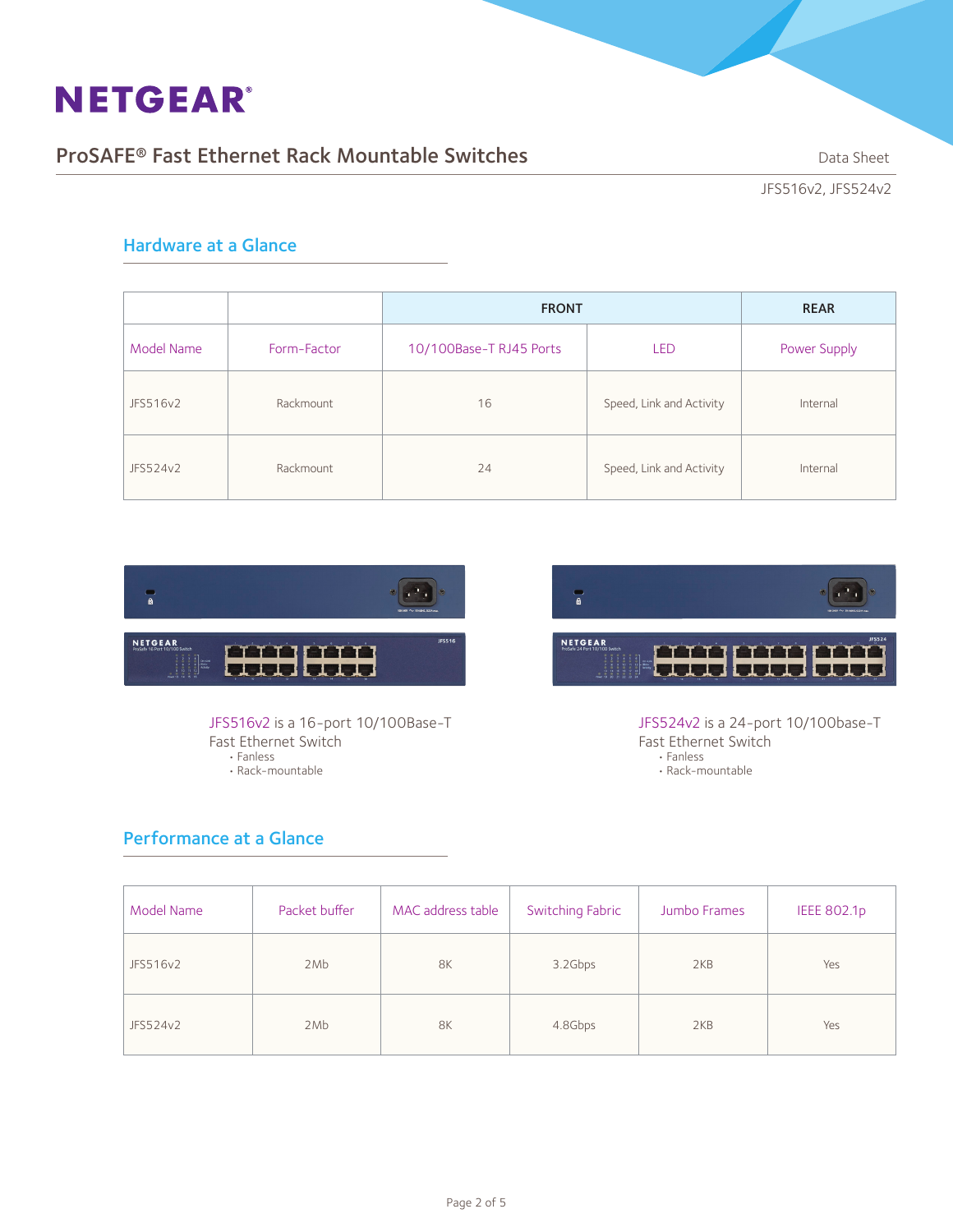## ProSAFE<sup>®</sup> Fast Ethernet Rack Mountable Switches **Data Sheet** Data Sheet

JFS516v2, JFS524v2



### Example of a Network Diagram

### The NETGEAR ProSAFE Fast Ethernet Switch, the right-sized solution with the best value

- Fast Ethernet for the best value at the most affordable price
- IEEE 802.1p QoS for traffic prioritization
- Fanless design for quiet operation
- Energy Efficient Ethernet (EEE) for optimized power and cost savings
- Lifetime warranty for peace-of-mind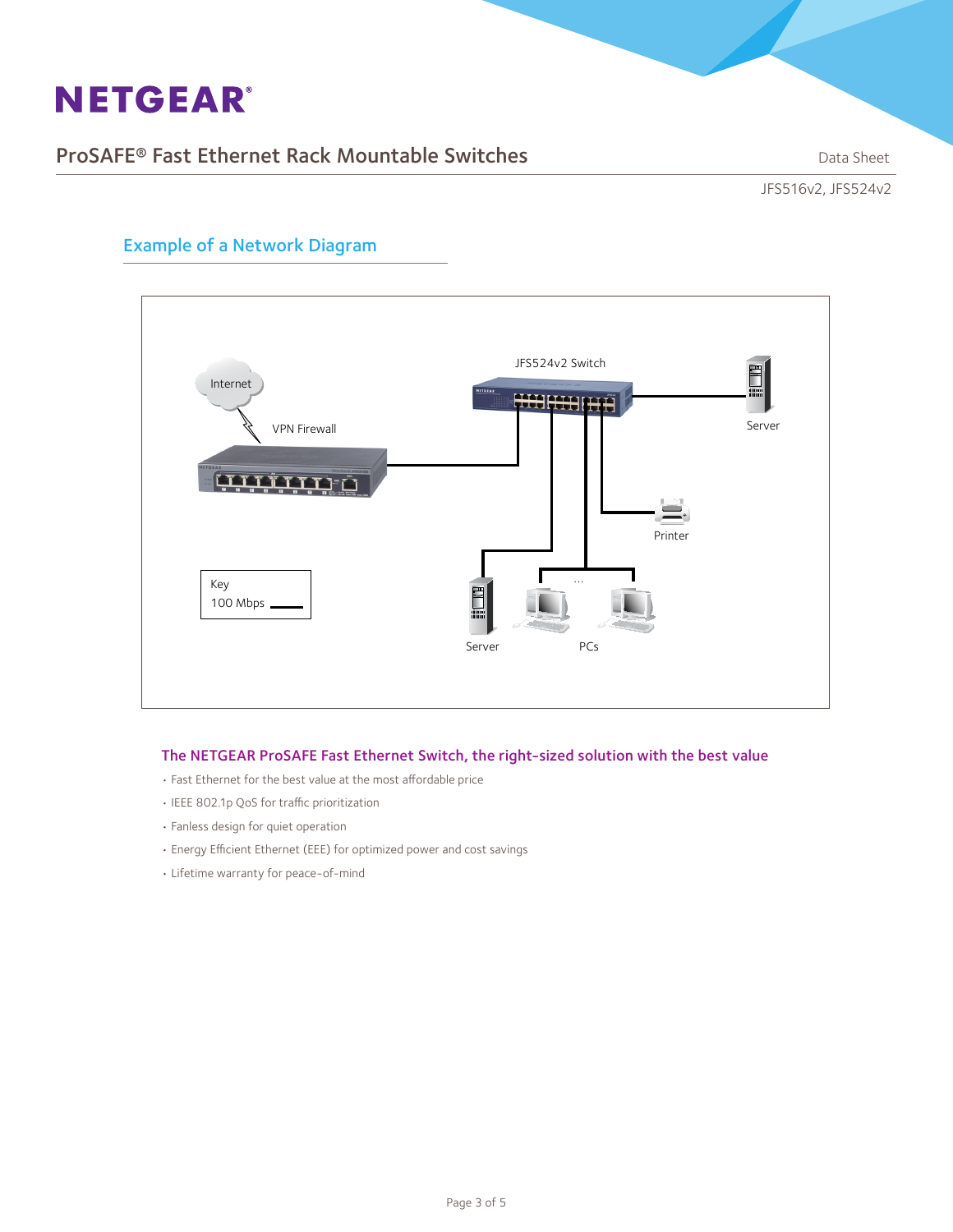## ProSAFE® Fast Ethernet Rack Mountable Switches Data Sheet

JFS516v2, JFS524v2

## Product Specifications

| <b>FEATURES</b>                                            | JFS516v2                                                                                                              | JFS524v2                 |  |  |  |  |  |
|------------------------------------------------------------|-----------------------------------------------------------------------------------------------------------------------|--------------------------|--|--|--|--|--|
| Ethernet Speed                                             | 10/100Mbps Fast Ethernet                                                                                              | 10/100Mbps Fast Ethernet |  |  |  |  |  |
| Number of ports                                            | 16                                                                                                                    | 24                       |  |  |  |  |  |
| Short cable power saving                                   | Yes                                                                                                                   | Yes                      |  |  |  |  |  |
| Energy Efficient Ethernet Support IEEE 802.3az             | Yes                                                                                                                   | Yes                      |  |  |  |  |  |
| <b>Oueue WRR Ratio</b>                                     | 8:4:2:1                                                                                                               | 8:4:2:1                  |  |  |  |  |  |
| MAC Table Size                                             | 8K                                                                                                                    | 8K                       |  |  |  |  |  |
| Packet buffer Size                                         | 2Mb                                                                                                                   | 2Mb                      |  |  |  |  |  |
| Jumbo Frames                                               | 2KB                                                                                                                   | 2KB                      |  |  |  |  |  |
| IEEE 802.1p QoS                                            | Yes                                                                                                                   | Yes                      |  |  |  |  |  |
| MTBF (hours)                                               | 2,956,082                                                                                                             | 2,940,540                |  |  |  |  |  |
| <b>IEEE NETWORK PROTOCOLS</b>                              |                                                                                                                       |                          |  |  |  |  |  |
| IEEE 802.3 Ethernet<br>IEEE 802.3i 10BASE-T                | IEEE 802.3u 100BASE-T<br>IEEE 802.3i 10BASE-T<br>IEEE 802.3x Full-duplex Flow Control<br>IEEE 802.1p Class of Service |                          |  |  |  |  |  |
| PHYSICAL SPECIFICATIONS                                    |                                                                                                                       |                          |  |  |  |  |  |
| Weight (kg)                                                | 0.92 (2.03 lbs)                                                                                                       | 1.00 (2.20 lbs)          |  |  |  |  |  |
| Dimensions (WxDxH) mm                                      | 280 x 126 x 44 mm                                                                                                     | 280 x 126 x 44 mm        |  |  |  |  |  |
| POWER CONSUMPTION (WHEN ALL PORTS USED, LINE-RATE TRAFFIC) |                                                                                                                       |                          |  |  |  |  |  |
| Worst case, all ports used, line-rate traffic              | 2.7W                                                                                                                  | 4.0W                     |  |  |  |  |  |